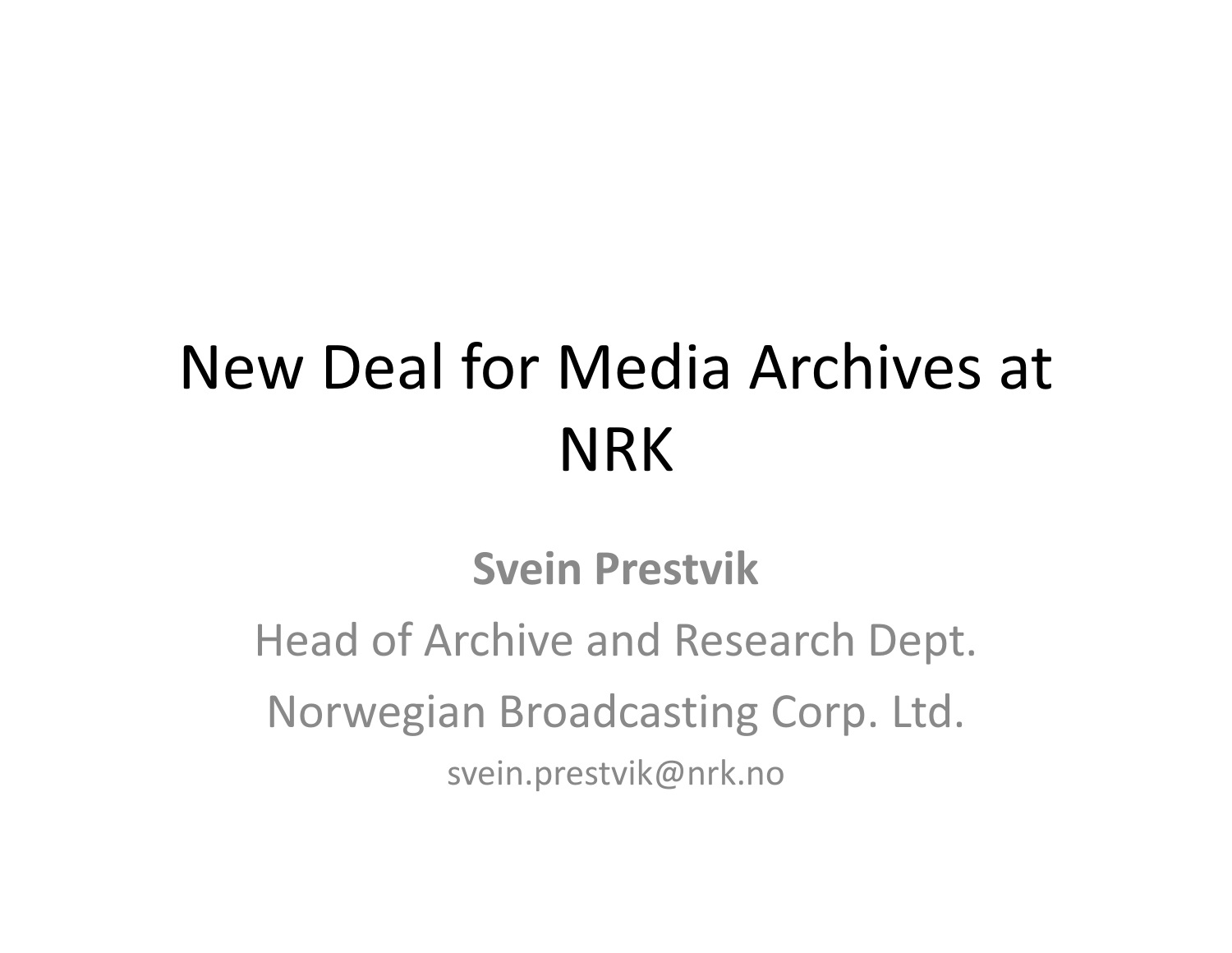# Norwegian Broadcasting Corp. Ltd

- State owned
- Founded 1933 (radio)
- Television since <sup>1960</sup>
- Public Service
- 98% license fee, no advertising
- 4 TV ch
- 7 Radio ch
- #2 internet content site in Norway
- Used by 87% every day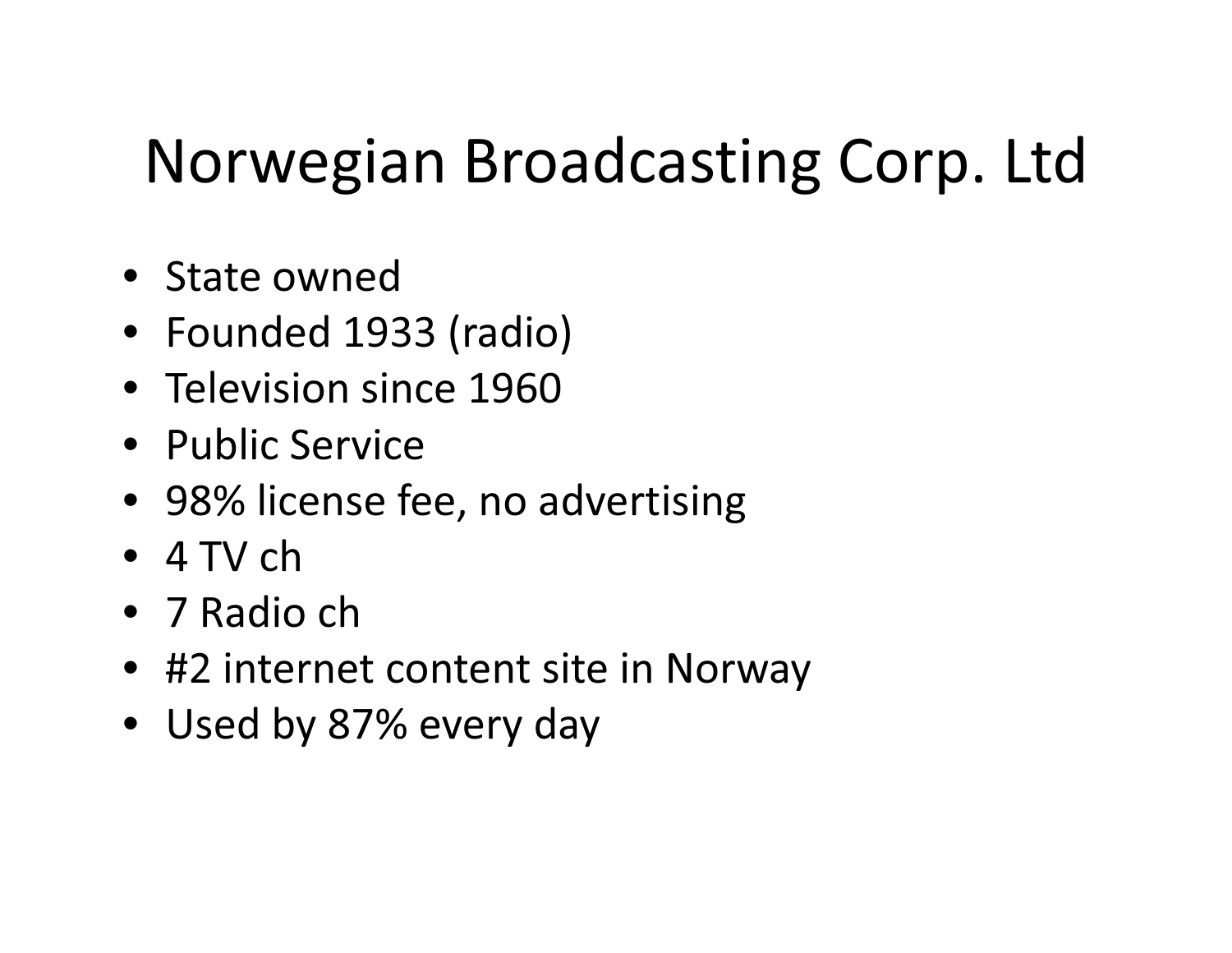#### NRK Archives

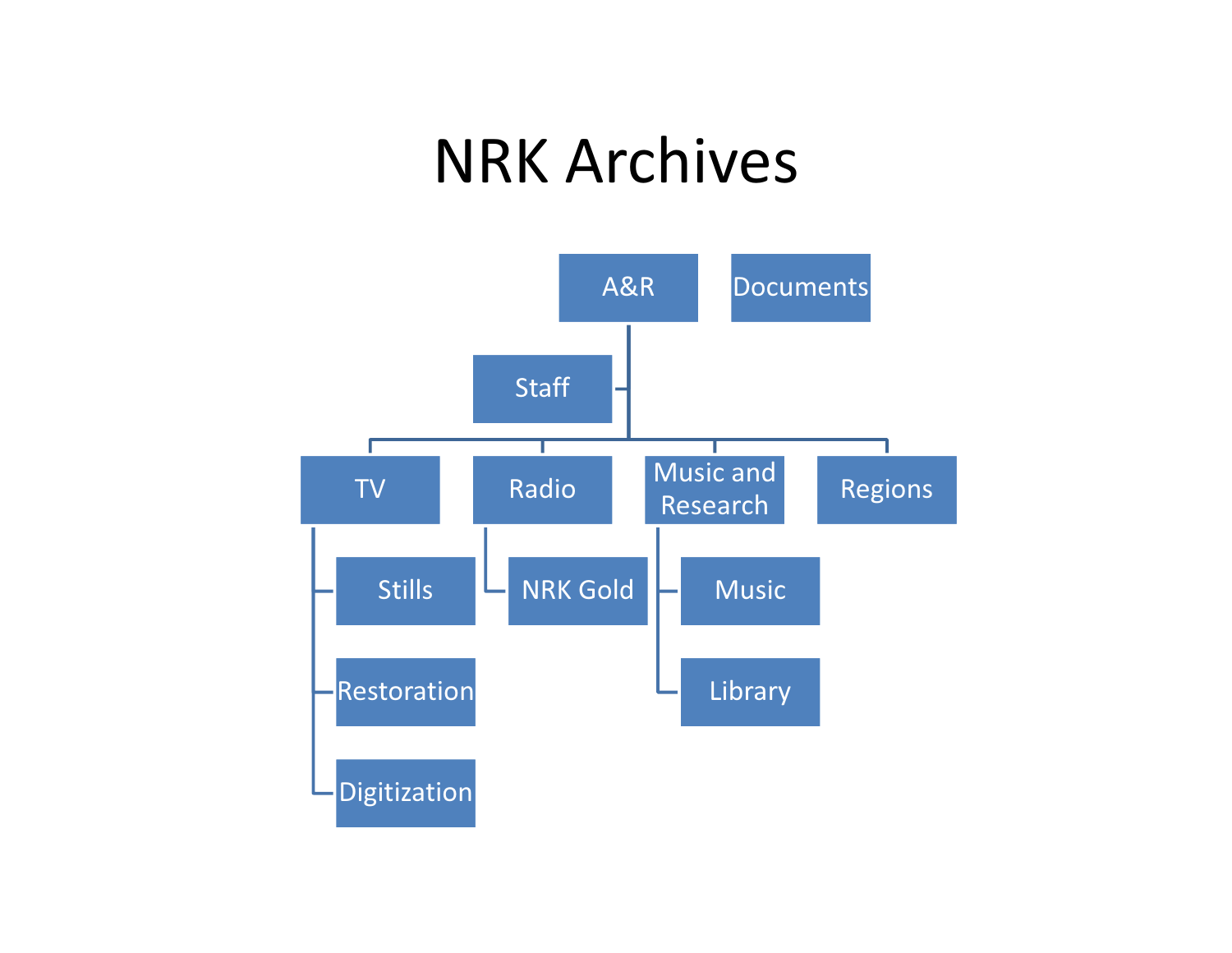### Digitalization of content

- Radio: New production: last 10 years Historic archive almost 100%DRA integrated with DigAS
- Music: All CDs. Vinyl on demand DMA integrated with production tools
- Stills: Just started
- •Documents: Harvest far to low
- V Mew production: last 3 years • TVHistoric archive 25%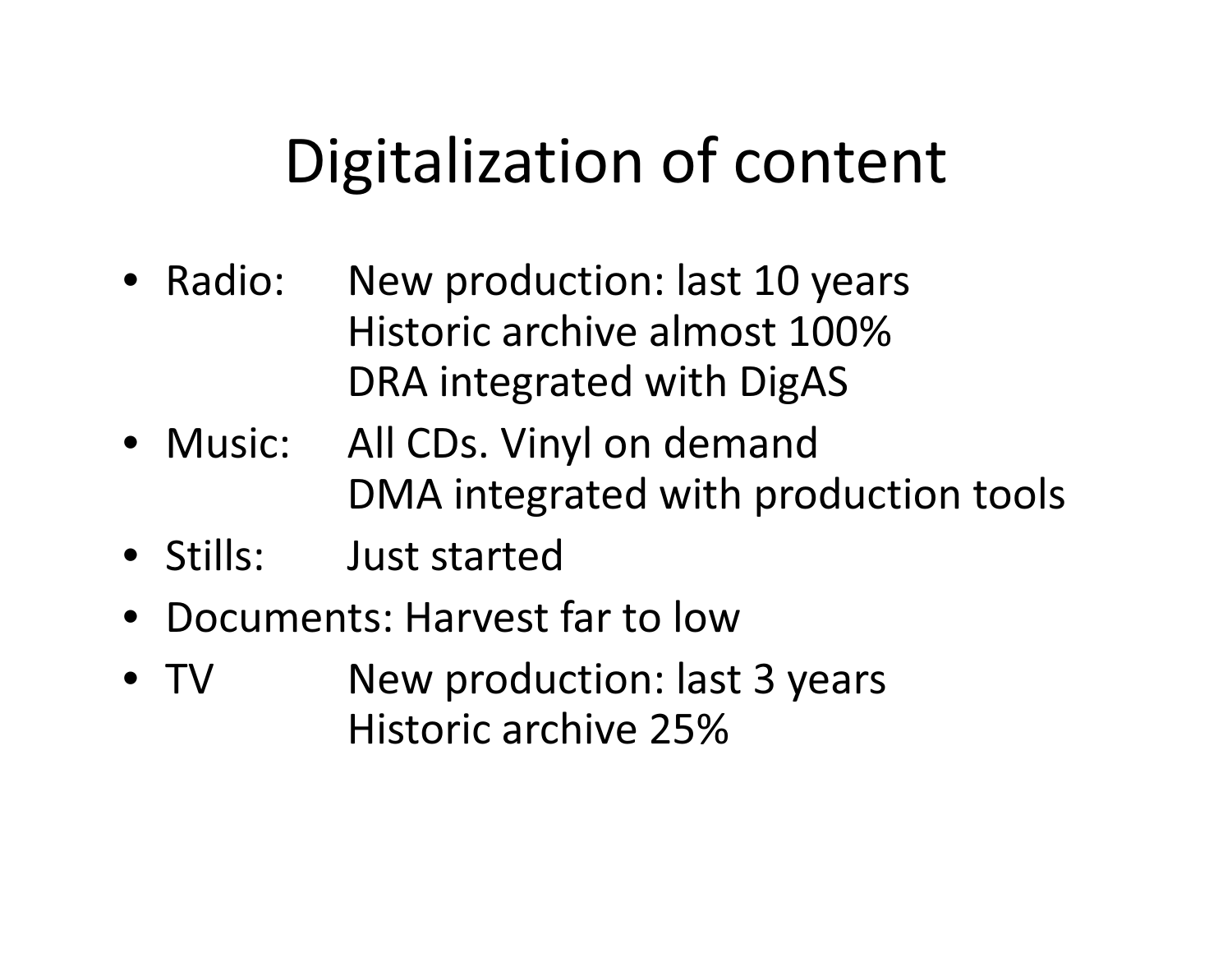#### Current situation

- Insufficient archiving capasity
- Decreased quality
- System diversity
- Bad support of multimedial production
- Increased demand for archival footage
- Archive as knowledge database
- Cost savings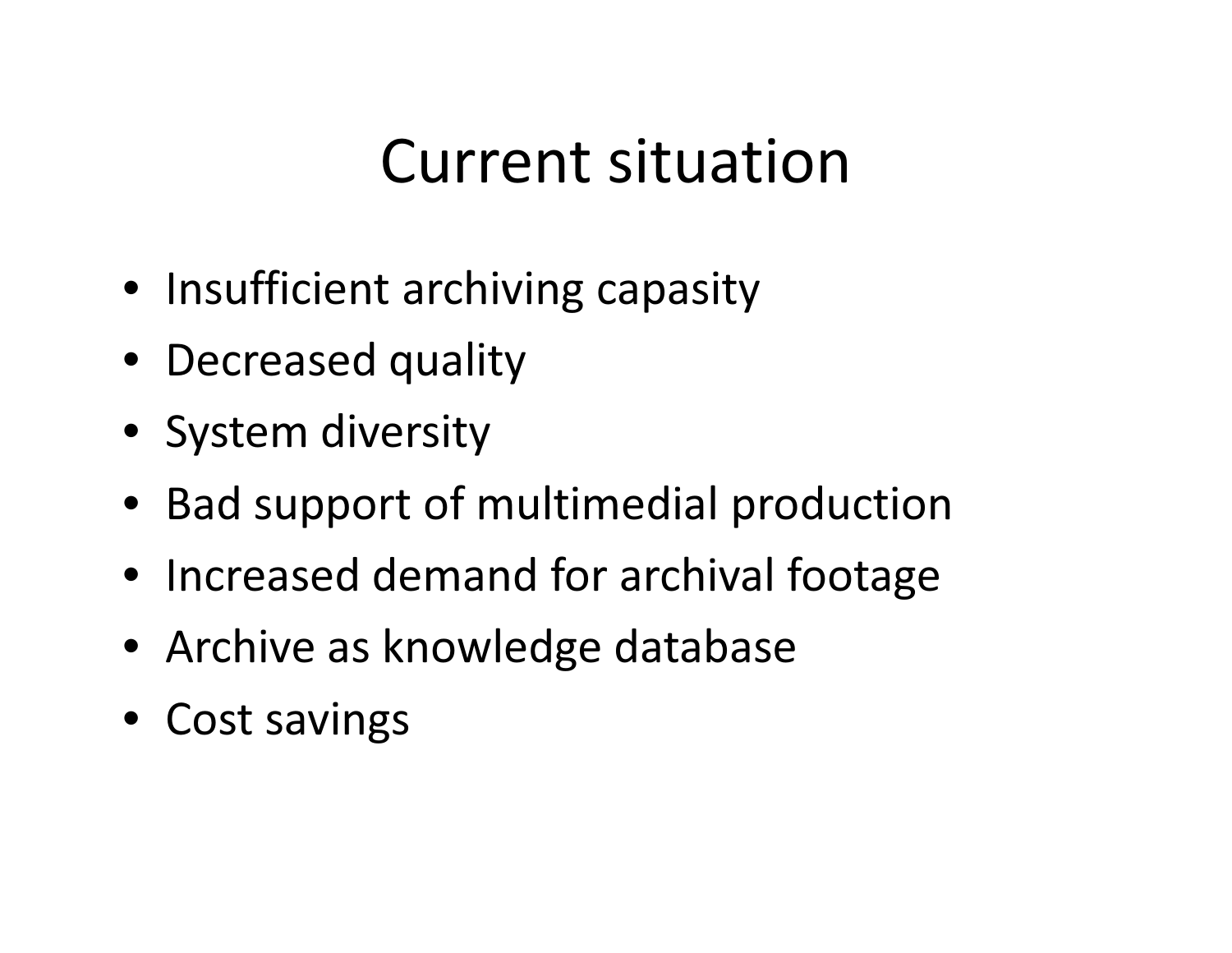# Non linear publishing

- Less linear consumption
- Live and simultanious on demand access on web
- Searchability
- "Archives to the people"
- Simultanious publishing of rich metadata
- Metadata must be created by journalists and publishers
- Basic level defined
- Tags substitute content descriptions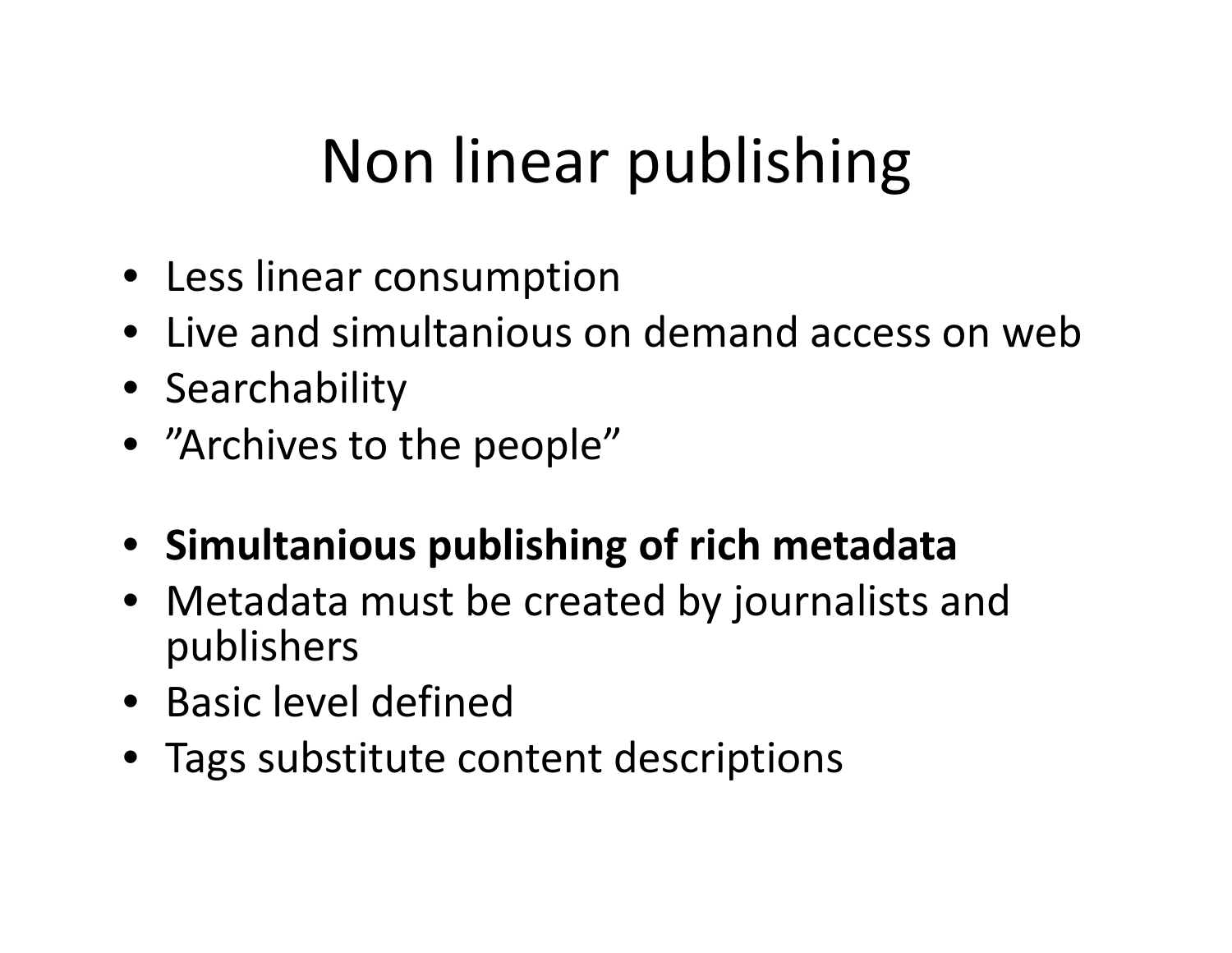#### New archivist's role

- System management
- Integrated workflow
- Support
- Quality control
- Research specialists, internal and external databases
- New competencies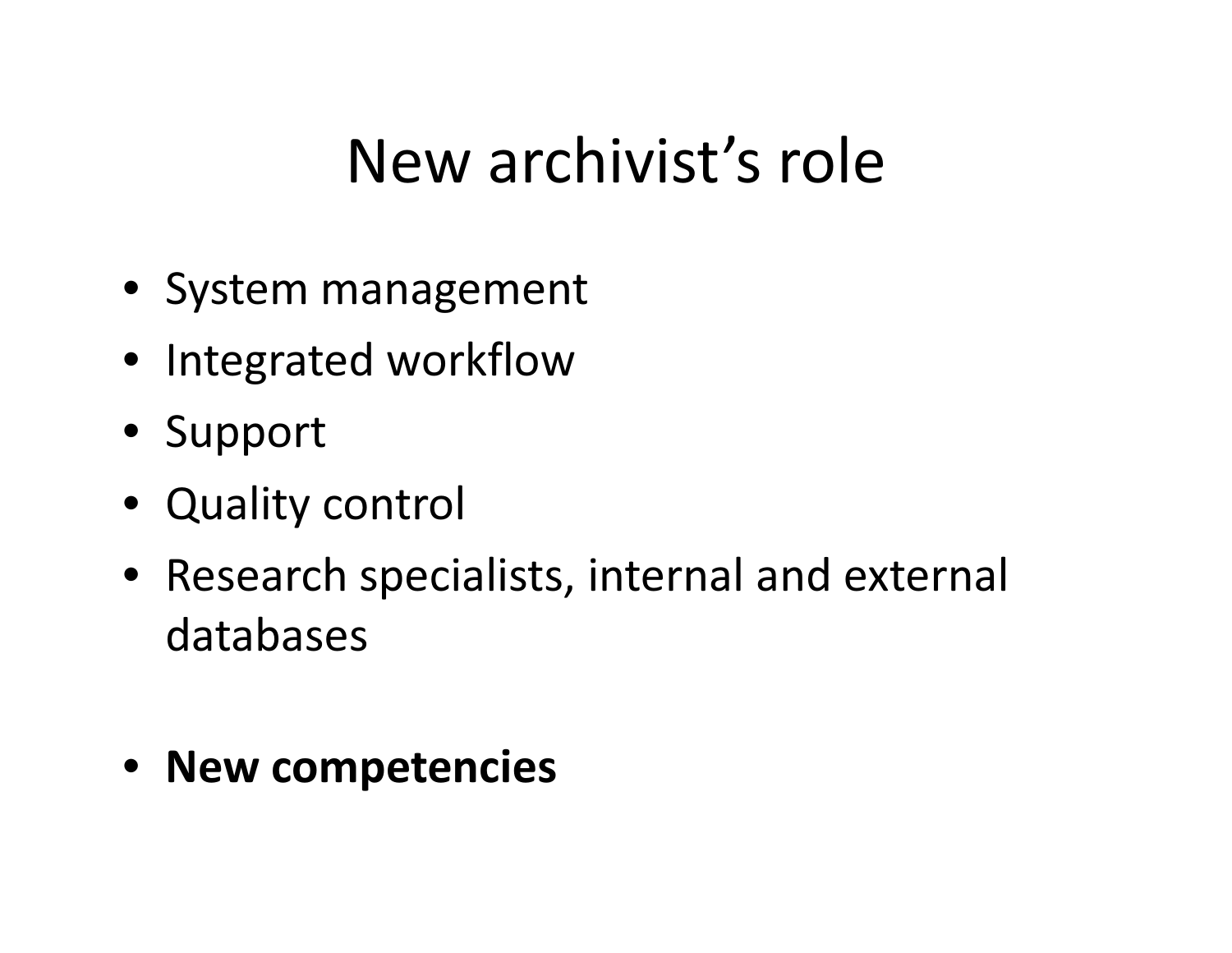## For better or for worse?

- Everything will be archived at basic level. No selectionVery little will get more than basics
- Picture description will suffer
- New technologies: Searchable attached materialAutomatic tagging and indexing $Speech - to - text$ etc
- Confidence in future